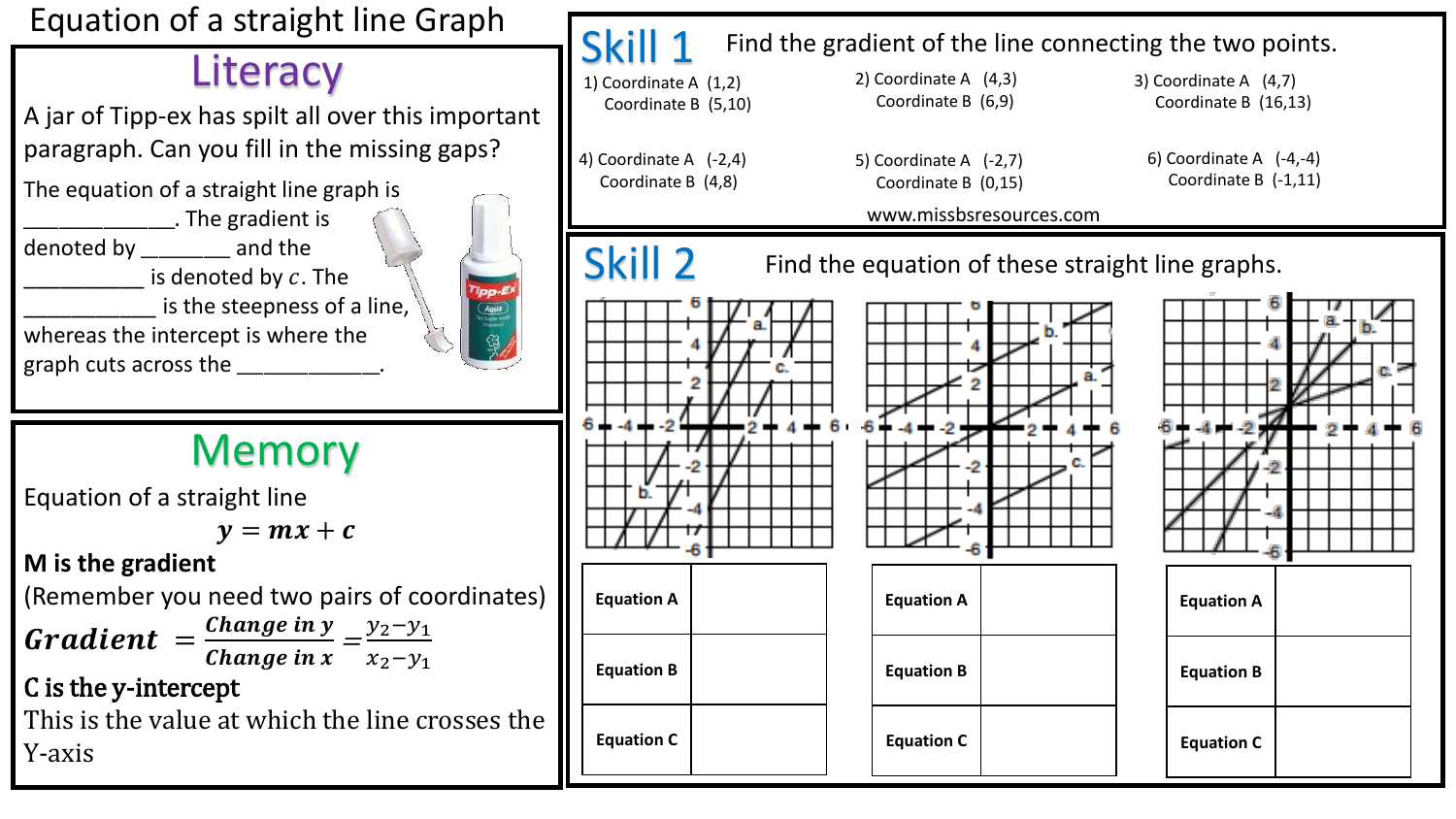#### Stretch 1 Find the equation of these straight line graphs.



# Stretch 2

Stretch 2 resource from http://donsteward.blogspot.co.uk/2013/11/4-in-line-further-extended.html

try to join the 9 points by just three straight lines and find a missing point to make 4-in-a-line on each line what are the equations of the three lines for each question?

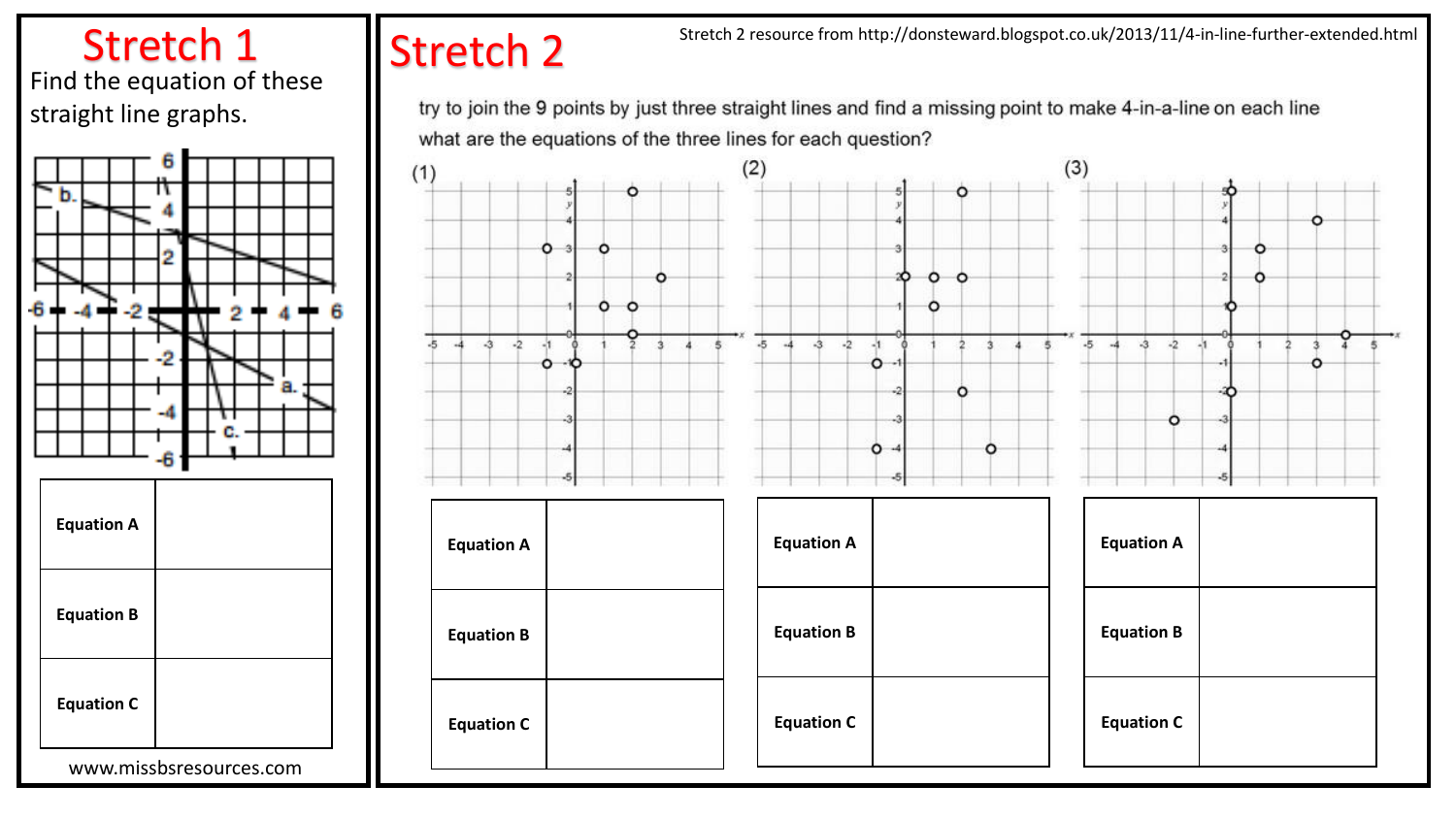Equation of a straight line Graph

### **Literacy**

A jar of Tipp-ex has spilt all over this important paragraph. Can you fill in the missing gaps?

The equation of a straight line graph is \_\_\_\_\_\_\_\_\_\_\_\_\_\_\_\_\_. The gradient is

denoted by \_\_\_\_\_\_\_\_\_\_ and the  $-$  is denoted by  $c$ . The

is the steepness of a line,

whereas the intercept is where the graph cuts across the

## Memory

Equation of a straight line

 $v = mx + c$ 

**M is the gradient** 

(Remember you need two pairs of coordinates)

**Gradient** = 
$$
\frac{Change \, in \, y}{Change \, in \, x} = \frac{y_2 - y_1}{x_2 - y_1}
$$

C is the y-intercept

This is the value at which the line crosses the Y-axis www.missbsresources.com

ipp-E Agua<br>Vite<br>Vite